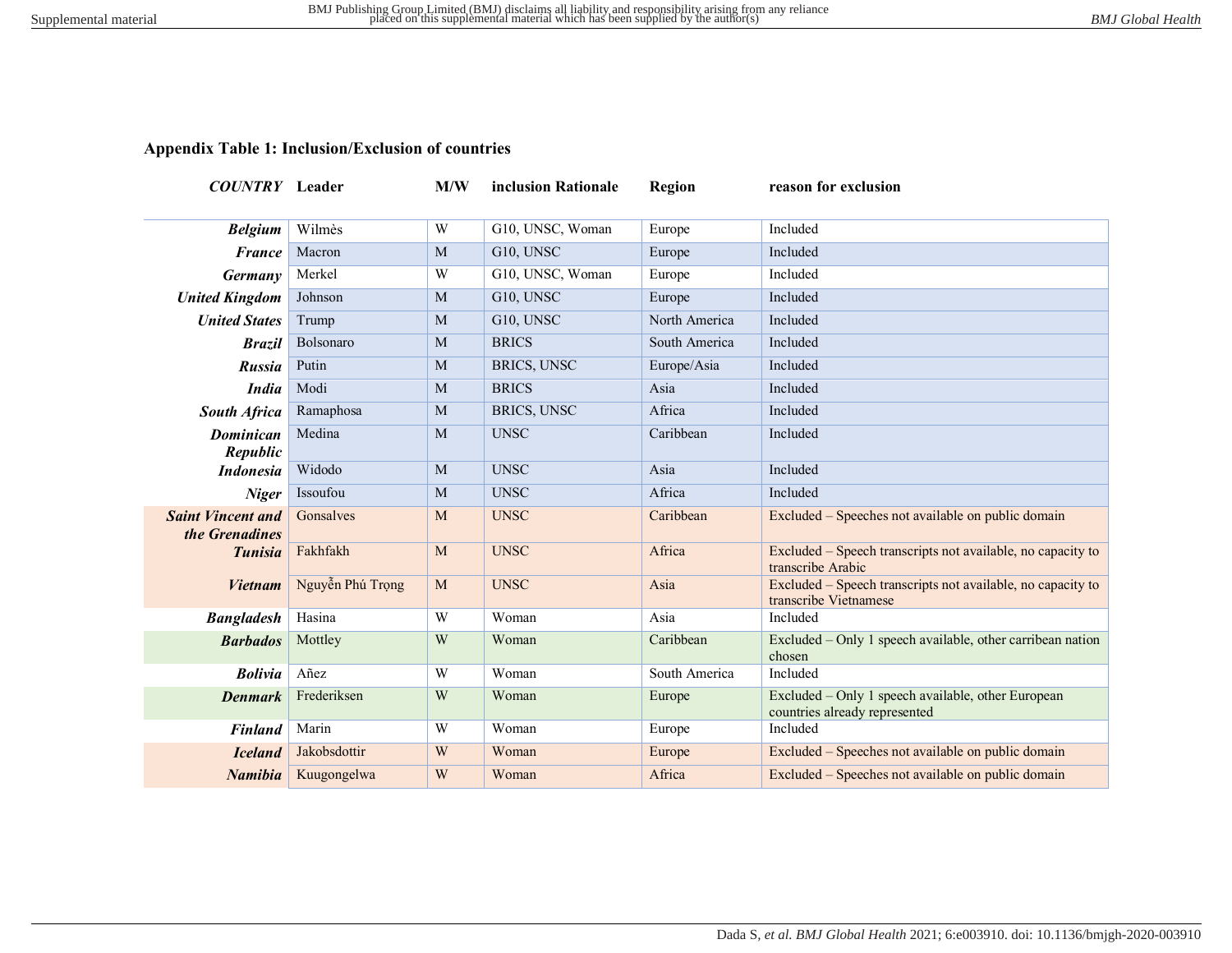| New Zealand Ardern       |                | W | Woman | Oceania   | Included                                |
|--------------------------|----------------|---|-------|-----------|-----------------------------------------|
| <b>Norway</b> Solberg    |                | W | Woman | Europe    | Included                                |
| <b>Scotland</b> Sturgeon |                | W | Woman | Europe    | Included                                |
|                          | Serbia Brnabic | W | Woman | Europe    | Speeches not available on public domain |
| <b>Sint Maarten</b>      | Jacobs         | W | Woman | Caribbean | Included                                |
| Taiwan                   | Ing-wen        | W | Woman | Asia      | Included                                |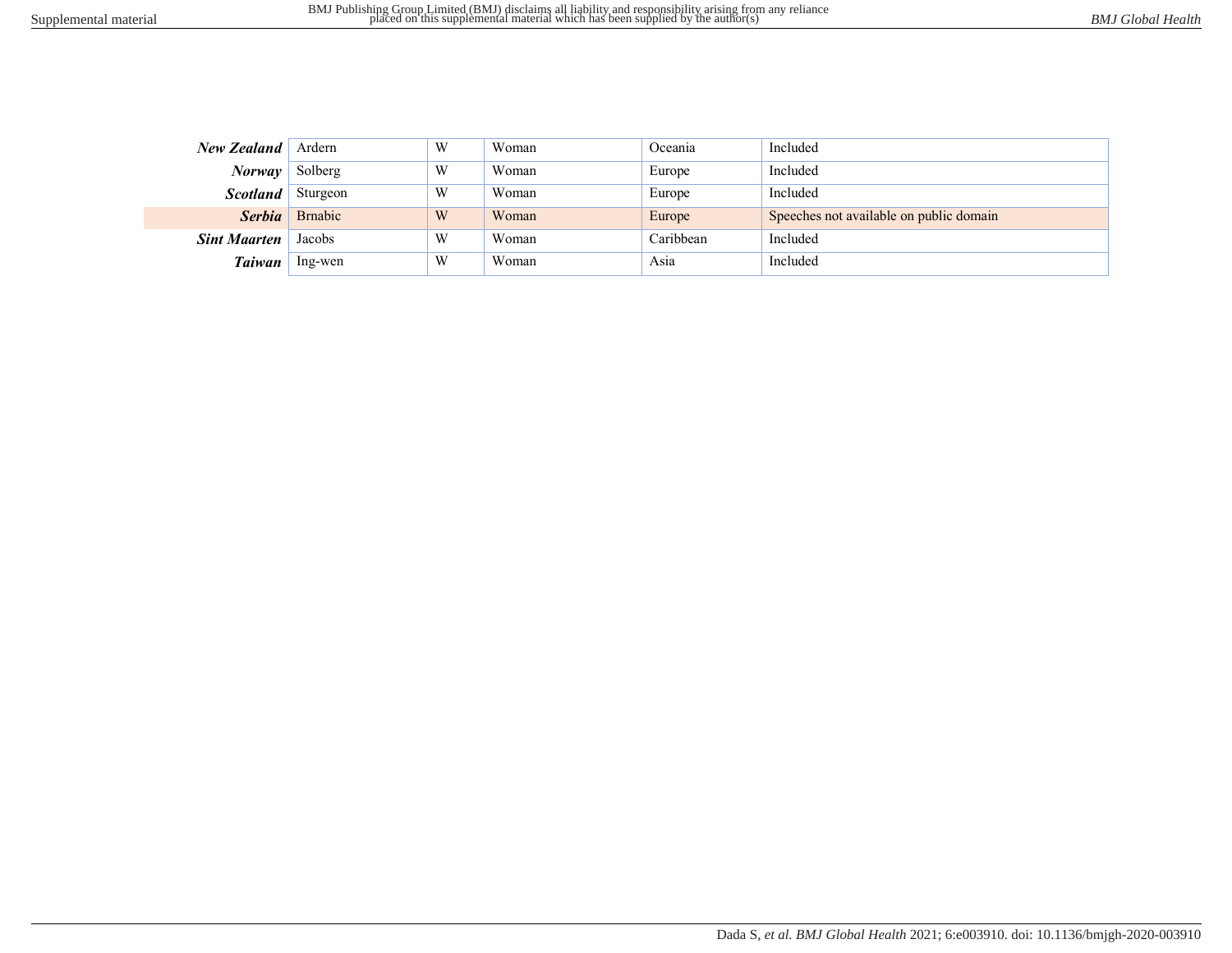**Appendix 2: Sources for public statements/speeches** 

জাতির উদ্দেশ্যে ভাষণ [Bangladesh]: প্রধানমন্ত্রীর কার্যালয় গণপ্রজাতন্ত্রী বাংলাদেশ সবকার প্রধানমন্ত্রীর কার্যালয় সংক্রান্ত; 2020 [Available from: https://pmo.gov.bd/site/view/pmspeech/%E0%A6%9C%E0%A6%BE%E0%A6%A4%E0%A6%BF%E0%A6%B0- %E0%A6%89%E0%A6%A6%E0%A7%8D%E0%A6%A6%E0%A7%87%E0%A6%B6%E0%A7%8D%E0%A6%AF%E0%A7%87 -%E0%A6%AD%E0%A6%BE%E0%A6%B7%E0%A6%A3.

Sophie Wilmés News [Belgium]: Belgium Premier; 2020 [Available from: https://www.premier.be/en/timeline.

Jeanine Añez President of Bolivia [Bolivia] 2020 [Available from: https://www.youtube.com/channel/UC7QjQXQopwIvJ9KfmYj7EAQ.

Últimos Pronunciamentos [Brazil]: Presidência da República; 2020 [Available from: https://www.gov.br/planalto/pt-br/acompanhe-oplanalto/pronunciamentos.

Ante el CoronaVirus Danilo Medina habla al pueblo Dominicano [Dominican Republic]: Gobierno Danilo Medina; 2020 [updated 25 March 2020. Available from: https://www.youtube.com/watch?v=-h3vYohxADw.

Discurso presidente Medina por covid-19 [Dominican Republic]: Noticias SIN; 2020 [updated 17 March 2020. Available from: https://www.youtube.com/watch?v=rk63OZw8VHE.

Speeches [Finland]: Finnish Government; 2020 [Available from: https://valtioneuvosto.fi/en/current-issues/speeches.

Official speeches and statements 2020 [France]: Embassy of France in the United States; 2020 [Available from: https://franceintheus.org/spip.php?rubrique501.

Live from the Chancellery [Germany]: Die Bundeskanzlerin; 2020 [Available from: https://www.bundeskanzlerin.de/bkinde/mediathek/live-aus-dem-kanzleramt.

Text Speeches [India]: Narendra Modi; 2020 [Available from: https://www.narendramodi.in/category/text-speeches.